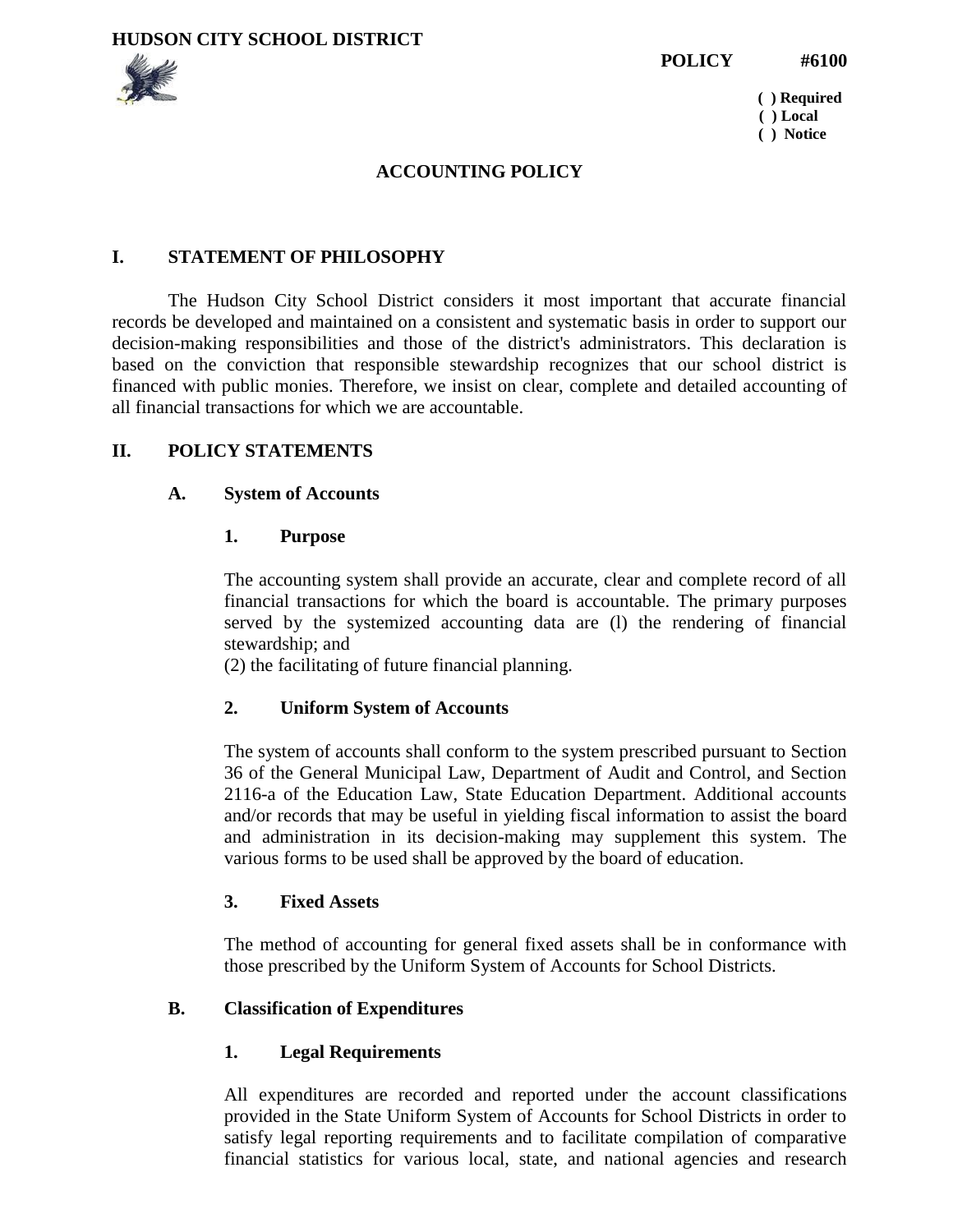organizations. These standard account classifications are related to the district's budget categories in a manner, which facilitates the recording and reporting of expenditures for budget control purposes.

# **2. Encumbering**

Section l 70.2(k) of the Commissioner's Regulations states that it is the duty of the board to keep the incurred obligations within the amount of the available appropriation. Requisitions shall be encumbered against available funds. When sufficient funds are not available, a transfer of funds or approval must accompany the request.

# **3. Mass Encumbering**

To maintain budgetary control and to arrive at an accurate estimate of uncommitted appropriations, all known obligations must be encumbered early in the fiscal year. The advanced encumbering of all known obligations such as utilities, BOCES, debt service, salaries, fringe benefits, service contracts and all known contractual expenses.

## **4. Transfer of funds**

The board of education authorizes the Business Administrator to make transfers between and within functional unit appropriations for teachers' salaries and ordinary expenses.

## **C. Petty Cash Funds**

## **1. Establishment**

A petty cash account may be established for each building within the district. The specific amount to be available in each building and the person responsible for each fund shall be designated annually by the board. No single Petty Cash Fund may exceed \$100. The accounting procedure and the method used to report expenditures shall be those outlined in Section 170.4 of the Commissioner's Regulations.

## **D. The Safeguarding of District Funds**

## **1. Bonding**

The board of education will provide a public school system faithful performance bond, or blanket position bond for all employees, officers and pupils, as required by Subdivision 2 of Section 11 of the Public Officers Law and Subdivision 2(d) of Section 170 of the Commissioner's regulations. Annually, the board will specify any additional amounts to be placed upon specific positions.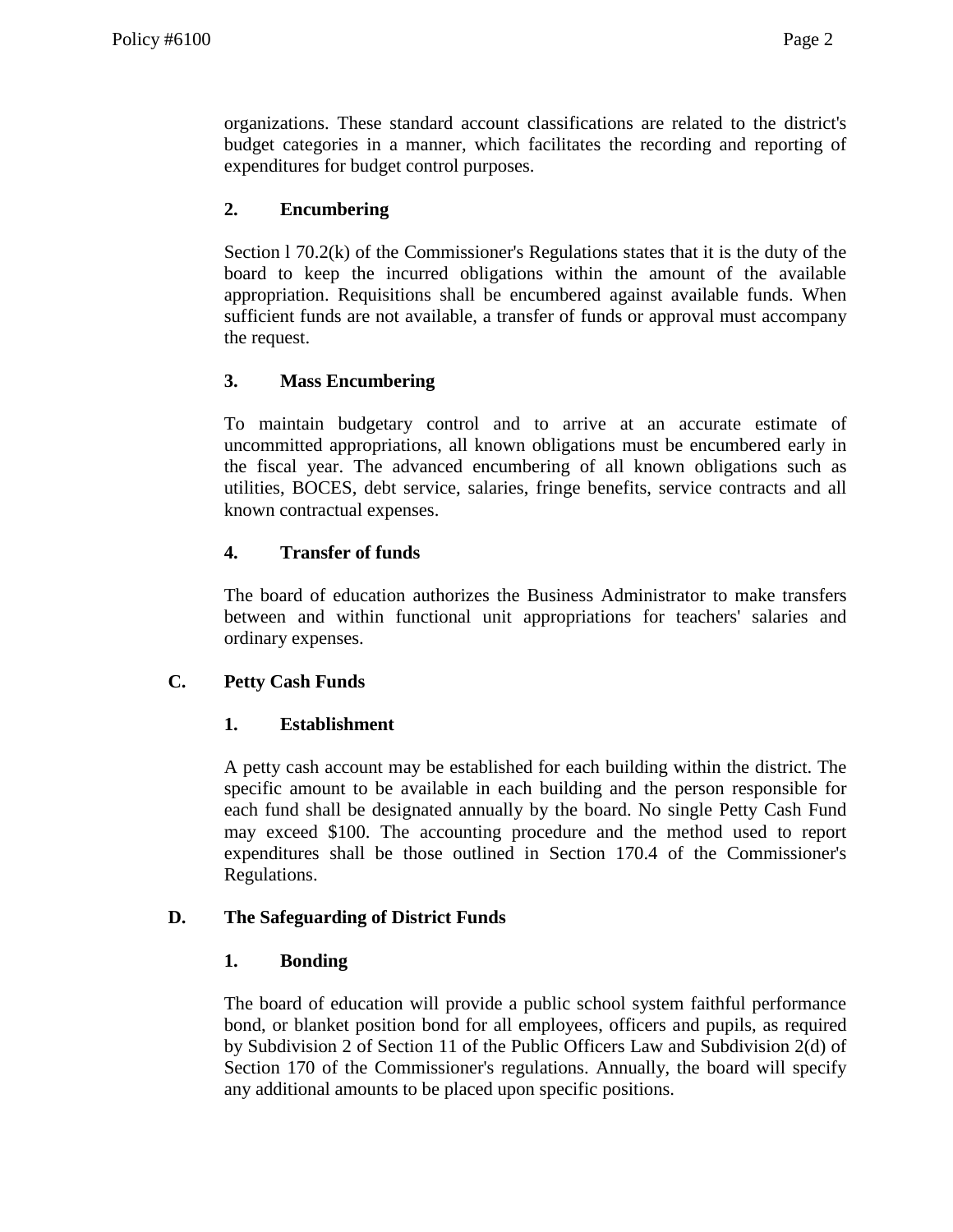# **2. Cash in School Buildings**

No money other than petty cash shall be kept in any building overnight. The principal in each building is directly responsible for the enforcement of this policy and informing all those under his direction.

# **3. Treasurer's Receipts**

The board shall adopt a prenumbered receipt form to be used by the district treasurer and other persons authorized to receive money. The Treasurer shall receipt all monies paid over to his/her custody with pre-numbered duplicate receipts (Commissioner's Regulation I 70.2(h)). The Treasurer shall issue prenumbered receipt forms in triplicate to others authorized to receive monies in the first instance (Commissioner's Regulation l 70.2(i)). The Treasurer shall maintain a log showing: receipt books number series, person responsible for each book and annually recall and audit receipt books.

# **4. Cash Accounting**

The district's accounting system shall provide for adequate control of all monies belonging to the school district. The treasurer's receipt numbers as well as the source and amount of the revenue shall be entered into the cash receipts journal. Revenue entries must be maintained on a gross basis.

## **5. Cash Collection**

School employees are personally responsible for all monies, which they collect during the course of their assigned duties. Employees who receive monies on behalf of the districts other than the Treasurer must issue pre-numbered receipts in triplicate (CR  $170.2(i)$ ).

## **E. Extraclassroom Activity Funds**

## **1. Activity Accounts**

An organization within the school district whose activities are conducted by students and whose financial support is raised other than by taxation or through charges of the board of education, shall be known as an extra-classroom activity and the monies received as Extraclassroom Activity Funds. Annually, the board of education will appoint, upon the recommendation of the superintendent, those members of the staff to serve as central treasurer, faculty auditor and chief faculty counselor. The central treasurers shall submit to the board of education, during the academic year, monthly financial statements indicating the status of each account.

## **2. Regulation of Activities and Monies**

The regulations of the establishment, conduct, operation and maintenance of records concerning extra-classroom activities will be those outlined in Finance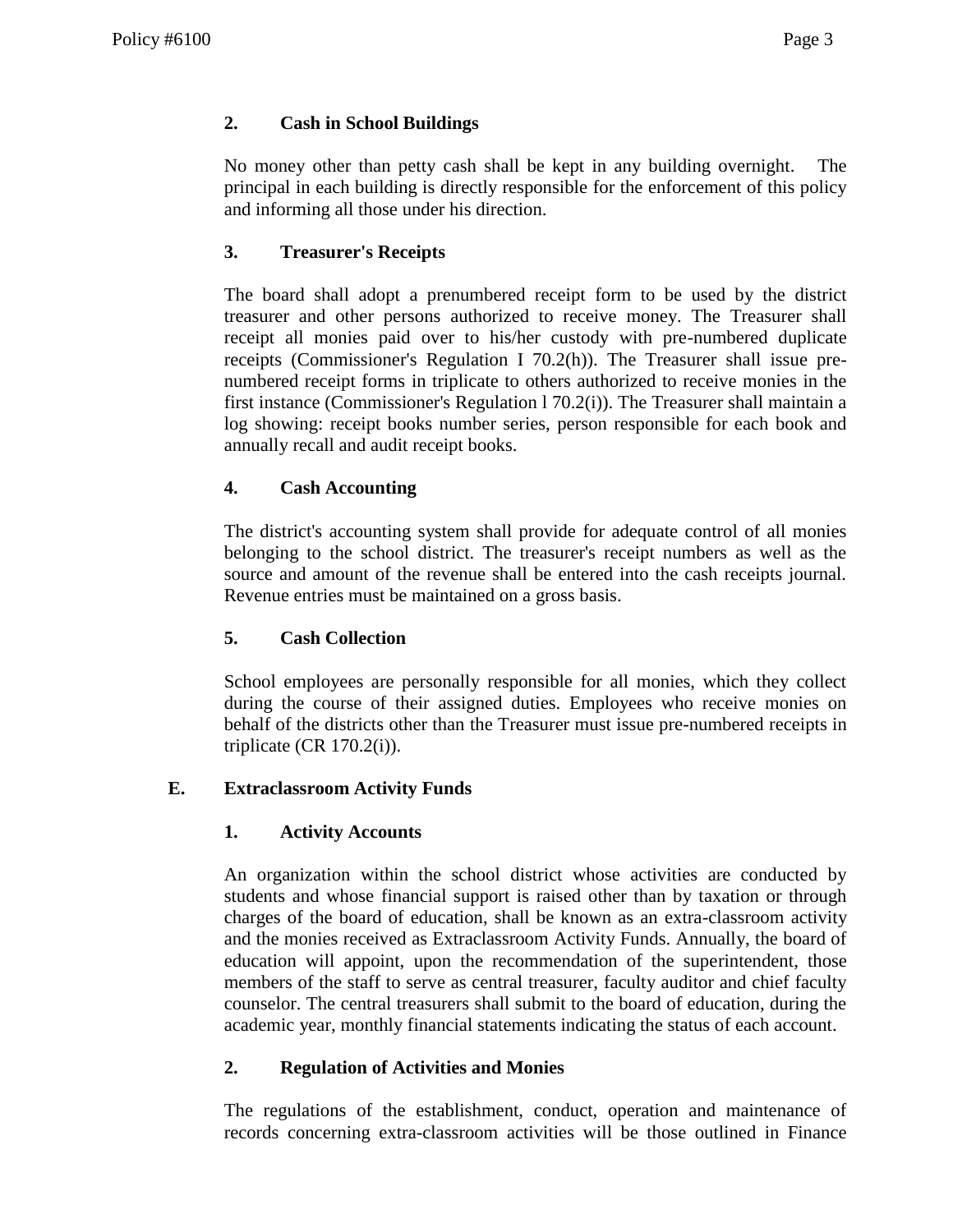Pamphlet #2, available: *www.esmc.nysed.gov/mgtservlgemsho.htm* and in conformance with Section 172 of the Commissioner's Regulations.

### **F. Check Signature**

### **1. Internal Control**

The Treasurer must maintain, at all times, control of his/her signature password. The administration of the school district will establish and the Treasurer will maintain procedures, which will ensure adequate internal control and protection against misuse and/or loss of the check signature password used to sign authorized checks drawn against the district. All checks must receive the single signature of the Treasurer or the single signature of the Deputy Treasurer if one is appointed.

### **2. Storage of Blank Checks**

The safeguarding of unused checks shall be the responsibility of the Treasurer of the school district. The storage of unused/blank checks shall be maintained in such a manner as to restrict their availability and offer protection against fire, theft and water damage.

### **G. Facsimile Signature**

### **1. Use of**

A facsimile signature rubber stamp shall not be used on any district document.

### **H. Scholarships and Trust Funds**

### **1. Accounting**

The accounting of all scholarship and trust funds given to the school district are under the supervision of the board of education and will be maintained in the Scholarship Fund.

### **2. Scholarships**

Scholarship funds shall be administered by the superintendent or his/her appointee, in accord with donor's request or procedures established by a designated faculty and administration committee approved by the board of education.

## **3. Trust Funds**

Gifts will be set up as a trust fund for the purpose of receiving and disbursing cash in accordance with the donor's request. Education Law, Section 1709 (12 and 12-a) and Comptroller's Opinion No. 65-367.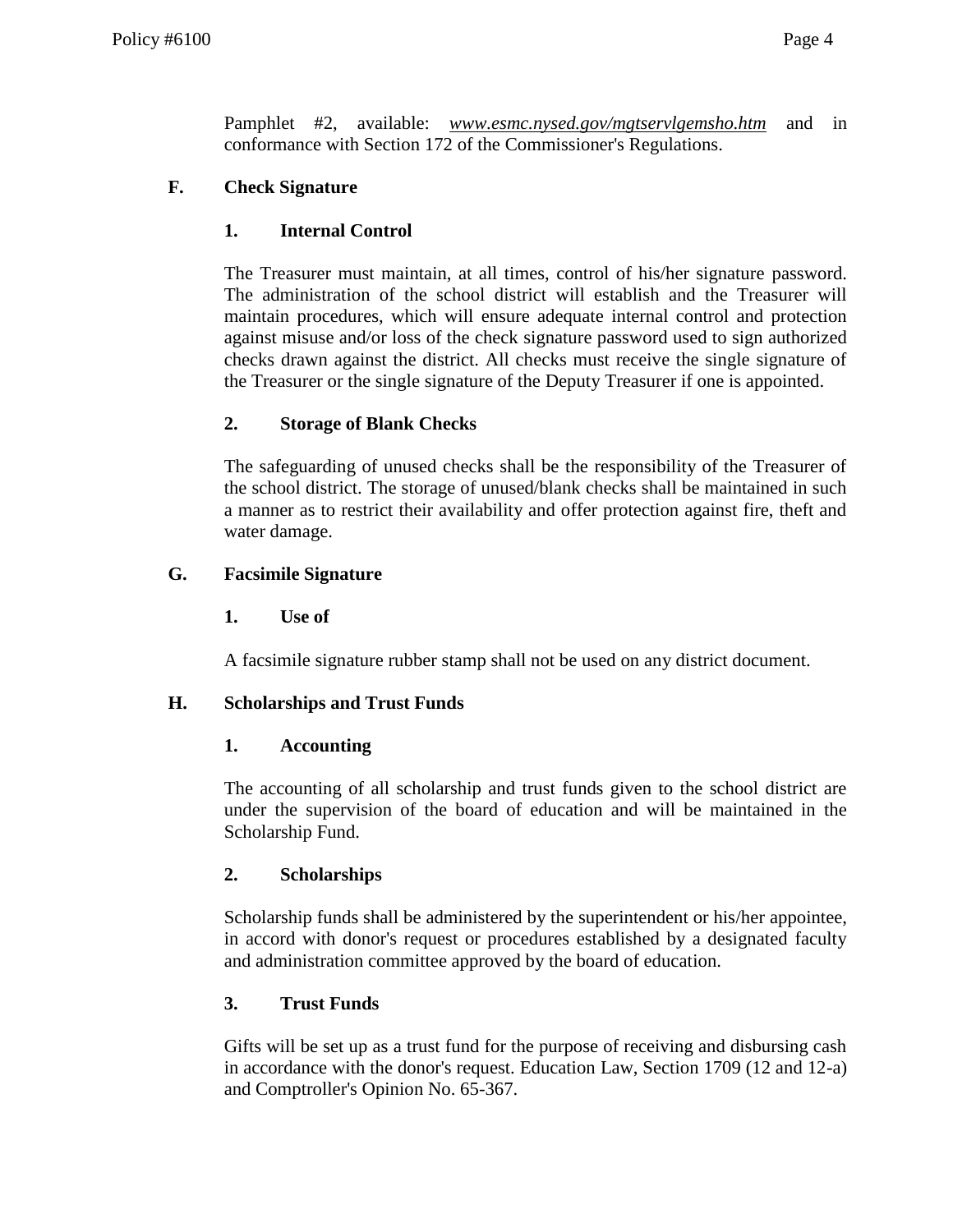# **I. Audit of Claims**

# **1. Payments Prior to Audit**

Payments of claims for public utility services, postage, freight and express charges may be made in advance of audit in accordance with Section 1724.3 and 2524.2 of the Education Law.

# **2. Board of Education**

No claim against the school district shall be paid except for compensation for services of an employee or officer or for principle and interest or indebtedness unless it has been audited and allowed by the board of education. Following approval, an abstract of the audited claims shall be drawn in the form of a warrant authorizing and directing the Treasurer of the district to make payments in accordance with Sections 1724.2, 2523.2 and 2524 of the Education Law.

## **3. Internal Claims Auditor**

When the office of auditor has been established and filled, all powers and duties of the board of education with respect to auditing, allowing or rejecting all claims against the school district shall be exercised only by the auditor in accordance with Sections l 709.20(a) and 2526 of the Education Law.

## **J. Certification of Payrolls**

## **1. Responsibility**

The board of education consistent with the provisions of Education Law 1720.2 and Section l 70.2(b) of the Regulations of the Commissioner of Education designates the superintendent of schools to be responsible for the certification of payrolls.

## **K. Bond and Note Register**

## **1. Responsibility**

The board of education will provide the Treasurer with a register in which he shall keep a complete record of each issue of bonds and notes authorized. The register shall include the dates of resolutions authorizing the obligations; the type thereof; the date of issue; the numbers of each obligation; the banks from which the money was borrowed; the amount borrowed; the rate of interest; the amount of principle and interest paid; the dates of maturity; and the dates the obligation was paid.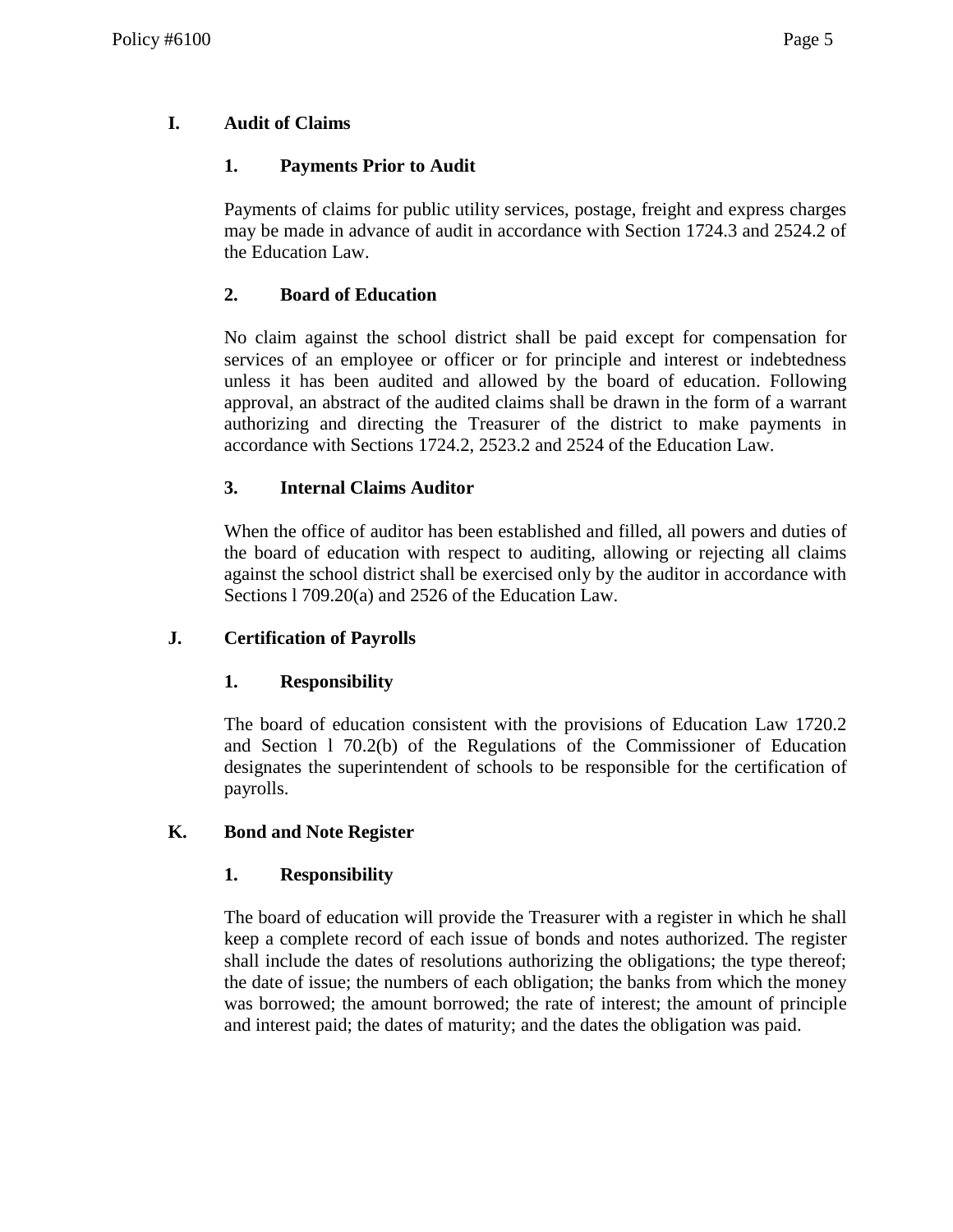## **L. Cash Flow Management**

### **1. Responsibility**

The board of education authorizes its Treasurer to manage all activities associated with the cash flow management consistent with the Office of the State Comptroller's Financial Management Guide. Periodic reporting of cash flow will be submitted to the boards.

### **2. Investments**

The district's cash flow management program shall include procedures for investing monies, which are temporarily in order to afford interest income. All investments shall be made as a result of seeking quotations and consistent with the districts investment policy.

### **3. Borrowings**

The use of an open competitive system of bidding and/or quoting for borrowing shall be conducted as prescribed in the provisions of Article VIII of the State Constitution and the Local Finance Law regulating the issuance of obligations.

### **M. Travel and Conferences**

Reimbursement for authorized travel and conference attendance will be made in the manner prescribed by Section 77(b) of the General Municipal Law.

### **N. Periodic Financial Reports**

### **1. Cash Reconciliation**

The school district treasurer shall report to the board of education the cash position and reconciliation of each fund of the school district on a monthly basis in compliance with Commissioner's Regulations, Section 170.2(0).

### **2. Budget Status**

The school district treasurer shall submit a budget status report monthly to the board of education for each fund detailing the condition of each budget revenue and appropriation category. This shall be in at least the detail prescribed by Commissioner's Regulations, Section I 70.2(p).

## **3. Annual Financial Statement**

An annual financial statement for all funds shall be published by the board of education in a public newspaper, during the month of July or August (or within three months after the close of fiscal year\*) in compliance with Education Law, Sections 1721 and 2528. Publication shall be in the format prescribed by